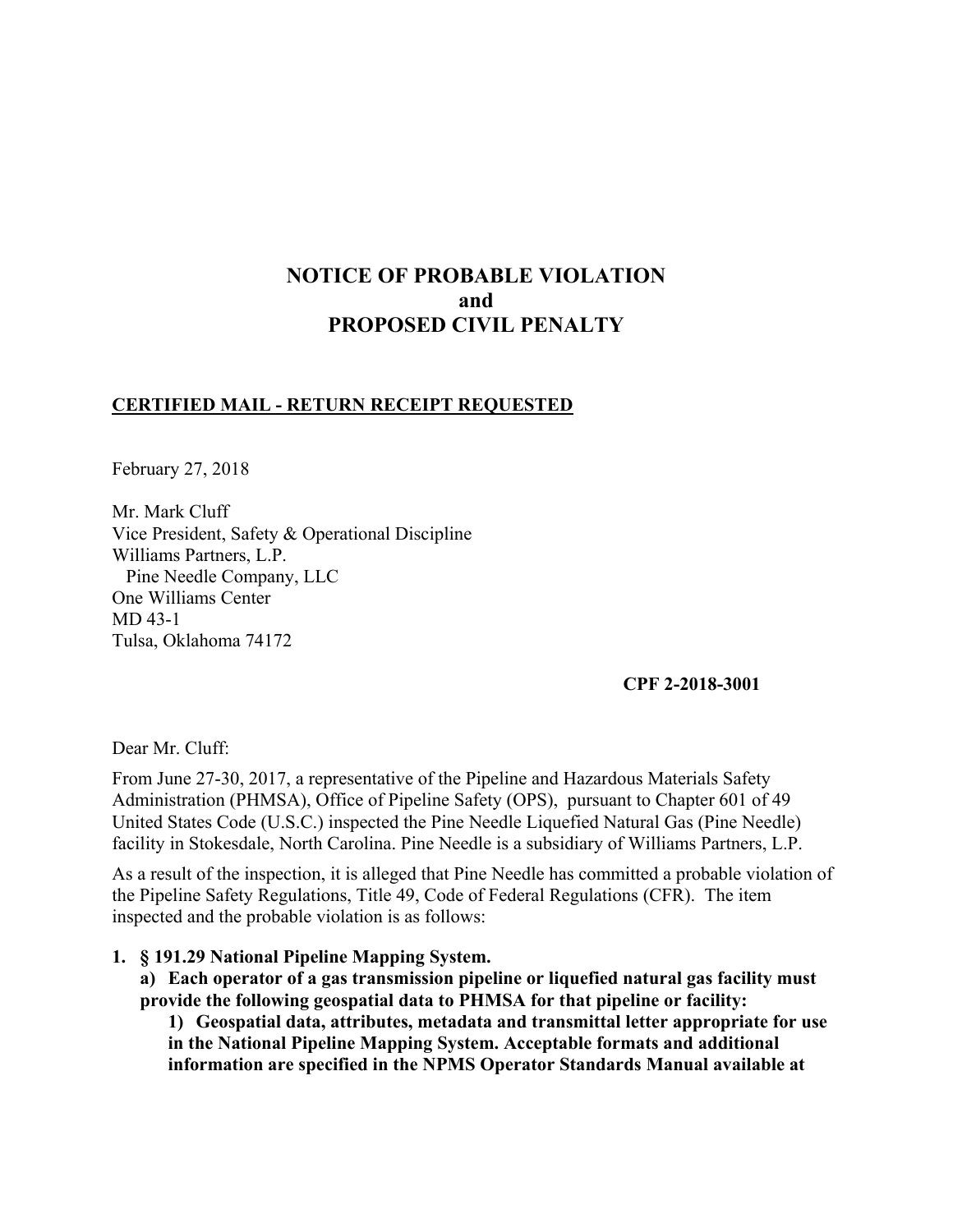**www.npms.phmsa.dot.gov or by contacting the PHMSA Geographic Information Systems Manager at (202) 366–4595.** 

**2) The name of and address for the operator.**

**3) The name and contact information of a pipeline company employee, to be displayed on a public Web site, who will serve as a contact for questions from the general public about the operator's NPMS data.** 

**b) The information required in paragraph (a) of this section must be submitted each year, on or before March 15, representing assets as of December 31 of the previous year. If no changes have occurred since the previous year's submission, the operator must comply with the guidance provided in the NPMS Operator Standards manual available at www.npms.phmsa.dot.gov or contact the PHMSA Geographic Information Systems Manager at (202) 366–4595.** 

Pine Needle failed to submit each year, on or before March 15, information required by §191.29(a) representing its assets as of December 31 of the previous year. Specifically, Pine Needle failed to submit geospatial data, attributes, metadata and transmittal letter appropriate for use in the National Pipeline Mapping System NPMS in a timely manner for calendar years 2014, 2015, 2016 and 2017.

Following PHMSA's inspection, the inspector contacted PHMSA's Geographic Information Systems (GIS) Manager to verify Pine Needle's NPMS data submittals. According to PHMSA's records, Pine Needle submitted its NPMS data for calendar years 2014, 2015, 2016 and 2017 as follows:

| Calendar Year | <b>Submittal Date</b> | Duration of Exceedance,<br>days |
|---------------|-----------------------|---------------------------------|
| 2014          | March 27, 2014        |                                 |
| 2015          | March 17, 2015        |                                 |
| 2016          | March 24, 2016        |                                 |
| 2017          | May 9, 2017           |                                 |

#### Proposed Civil Penalty

Under 49 U.S.C. § 60122 and 49 CFR § 190.223, you are subject to a civil penalty not to exceed \$209,002 per violation per day the violation persists, up to a maximum of \$2,090,022 for a related series of violations. For violations occurring prior to November 2, 2015, the maximum penalty may not exceed \$200,000 per violation per day, with a maximum penalty not to exceed \$2,000,000 for a related series of violations. Also, for LNG facilities, an additional penalty of not more than \$76,352 for each violation may be imposed. The Compliance Officer has reviewed the circumstances and supporting documentation involved in the above probable violation and has recommended that you be preliminarily assessed a civil penalty of \$25,000 for Item 1 above.